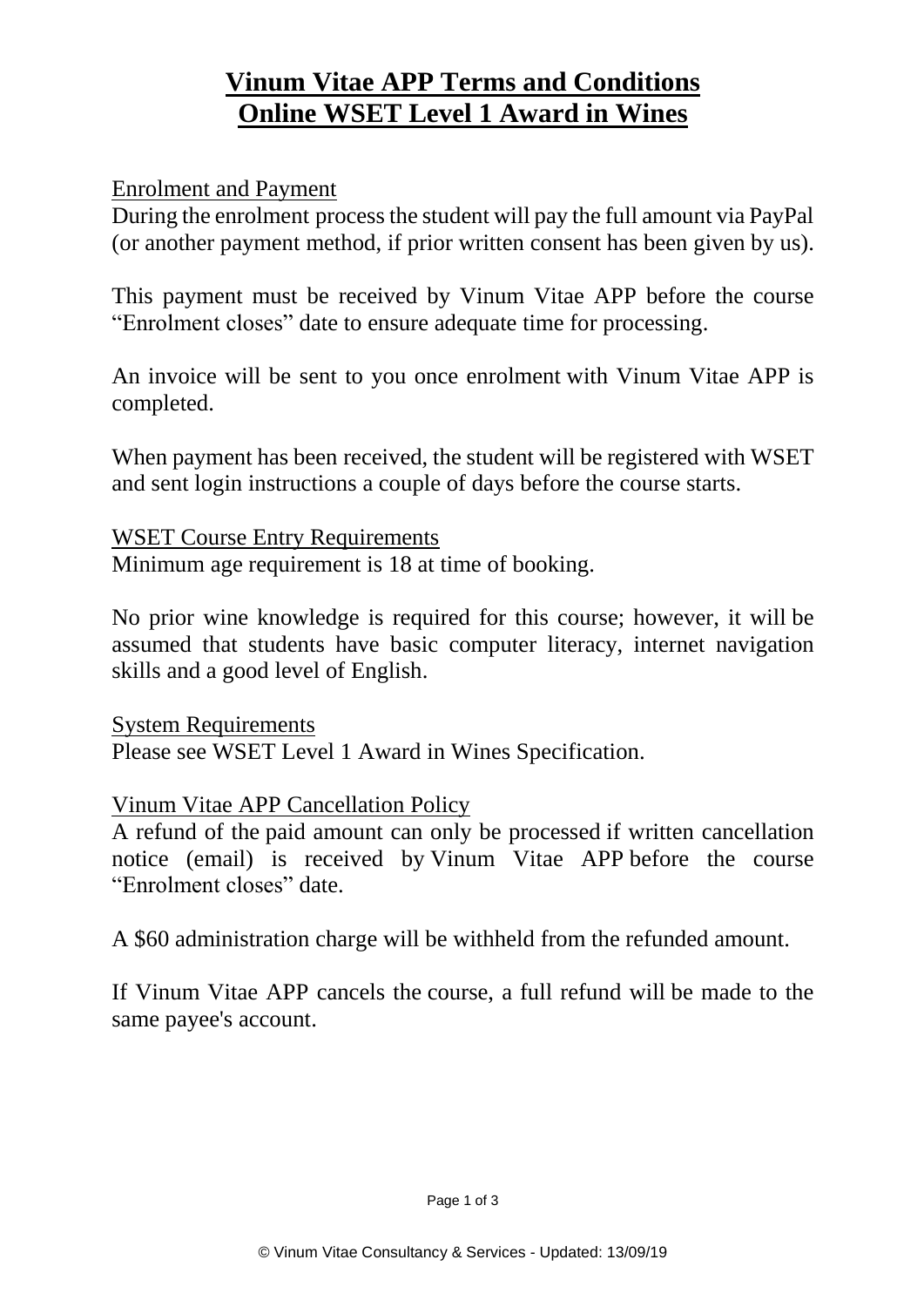### Exam

The closed-book examination is 45 minutes and consists of 30 multiplechoice questions.

The exam will be held on the "Exam Date" specified for the enroled course. Exams are held in Perth or surrounding areas (up to 10KM from CBD).

Exam registration is usually 15 minutes before the exam start time. You will be notified of the exact exam venue location and exam registration time a couple of days before the exam date.

An Official Photo ID (Passport, Driving License or Proof of Age card) is required for the exam registration and it must show the exactly spelt name given at course enrolment.

If you do not attend the exam on the specified time and date a later exam may be scheduled (if still offered by WSET), however, an administration charge of \$100 will be required before rescheduling the exam unless written notification to attend a future exam has been given to, and agreed by Vinum Vitae APP at least three weeks prior to the exam date.

## Exam Resits

If you do not attain the pass mark, you will be notified by us, and you can apply to resit the exam after paying the current resit fees. We will also send you some mock exam questions for practise.

Resit exam dates will be available on request; however, these may not be every month and depending on numbers.

#### Data Collected by us

By agreeing to these Terms and Conditions, the student acknowledges that any data collected may be used by the Vinum Vitae APP, and also sent to WSET Awards for Registration, Examination or Reasonable Adjustments request purposes. WSET may send you emails directly to you.